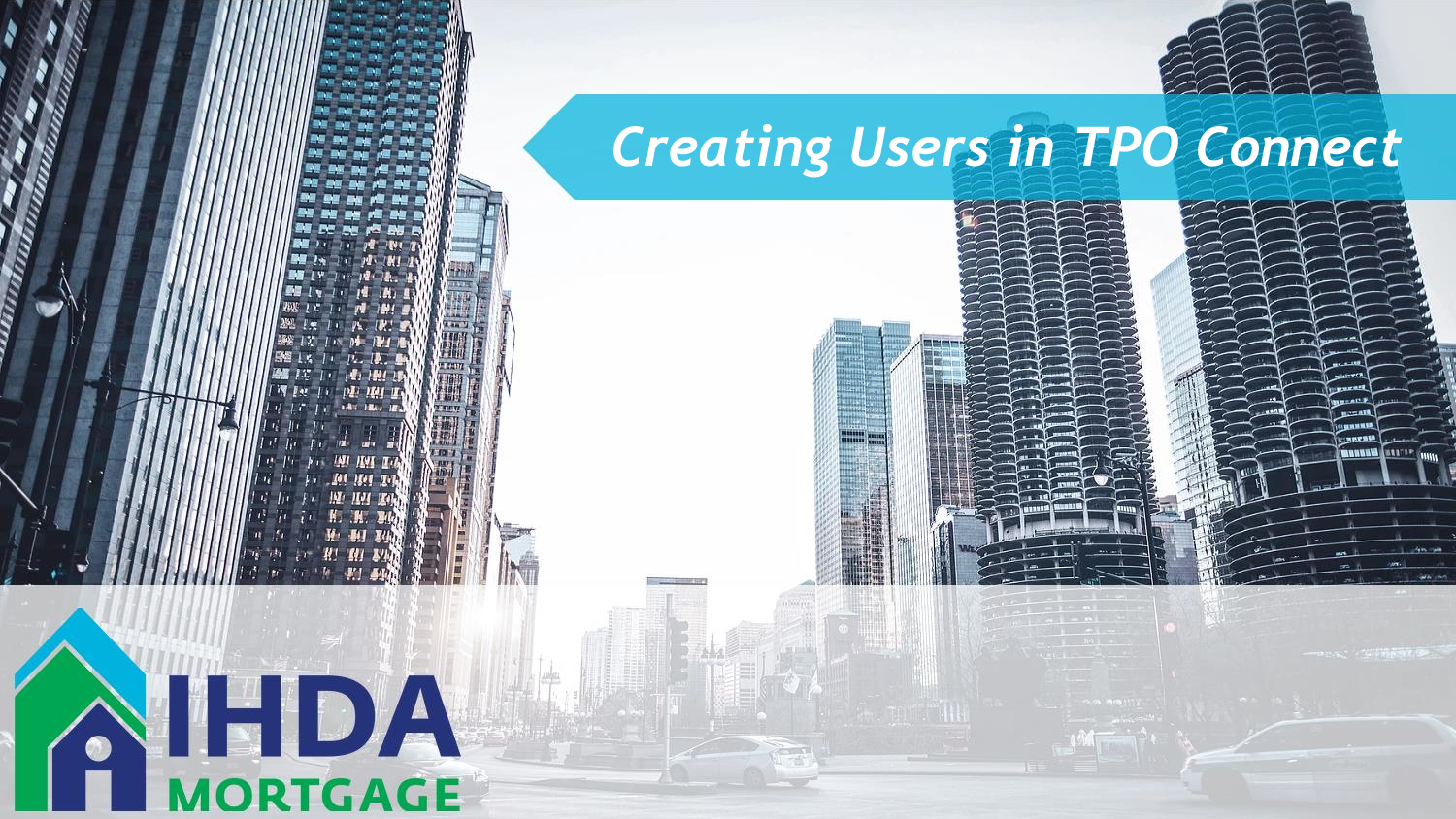#### *Login To TPO Connect*

|                                                                |                                                | <b>CONTACT US</b><br>Mike McEvoy ~ |
|----------------------------------------------------------------|------------------------------------------------|------------------------------------|
| <b>AIHDA</b>                                                   |                                                |                                    |
| PIPELINE<br>ADD NEW LOAN<br><b>WELCOME</b><br><b>SCENARIOS</b> | <b>DOCUMENTS</b>                               |                                    |
|                                                                | $\mathbb{P}$                                   |                                    |
|                                                                |                                                |                                    |
| <b>Recently Accessed Loans</b>                                 | <b>Company Announcements</b>                   |                                    |
|                                                                | TPO Connect Pilot Group<br>01/02/2020 09:54 AM |                                    |
|                                                                |                                                |                                    |
| No data.                                                       |                                                |                                    |
|                                                                |                                                |                                    |
|                                                                |                                                |                                    |
|                                                                |                                                |                                    |
|                                                                |                                                |                                    |
|                                                                | $\bullet$ 5 per page<br>$\bigcirc$             |                                    |

111 E Wacker St. Chicago, IL 60601 Privacy Policy Statement Toll Free: 877 - 456 - 2656



 $\cancel{+}$ 

#### • *Only users designated as TPO Managers can create new TPO Connect Users*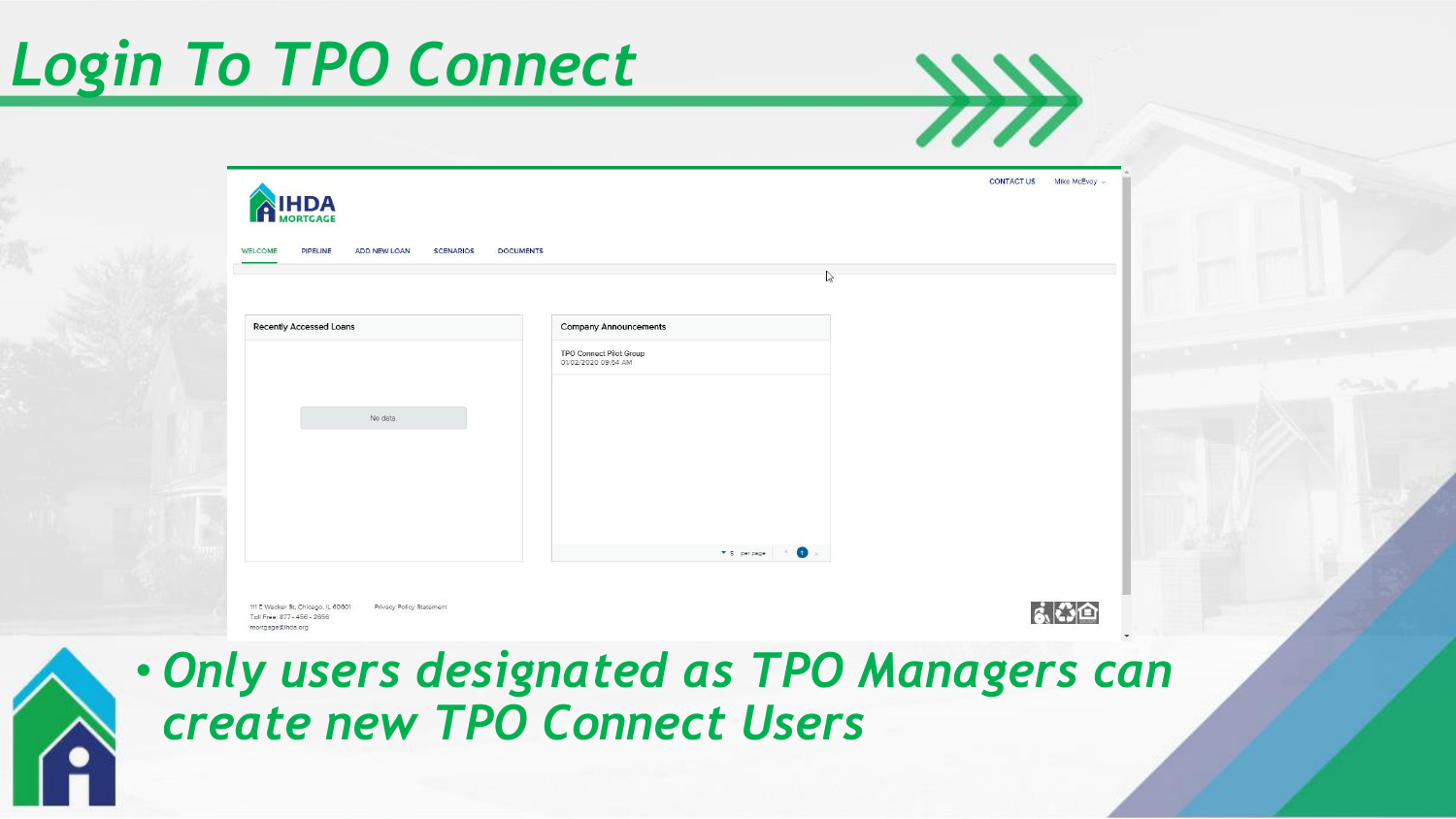#### *Select Manage Account*

| <b>AIHDA</b>                                                   |                                                       | Manage Account<br>Change Password |
|----------------------------------------------------------------|-------------------------------------------------------|-----------------------------------|
| <b>WELCOME</b><br>PIPELINE<br>ADD NEW LOAN<br><b>SCENARIOS</b> | <b>DOCUMENTS</b>                                      | Logout                            |
|                                                                |                                                       |                                   |
| <b>Recently Accessed Loans</b>                                 | <b>Company Announcements</b>                          |                                   |
|                                                                | <b>TPO Connect Pilot Group</b><br>01/02/2020 09:54 AM |                                   |
|                                                                |                                                       |                                   |
| No data.                                                       |                                                       |                                   |
|                                                                |                                                       |                                   |
|                                                                |                                                       |                                   |
|                                                                |                                                       |                                   |
|                                                                |                                                       |                                   |
|                                                                | * 5 per page   1                                      |                                   |
|                                                                |                                                       |                                   |

 $\cancel{+}$ 

• *Can also update you current password from this menu*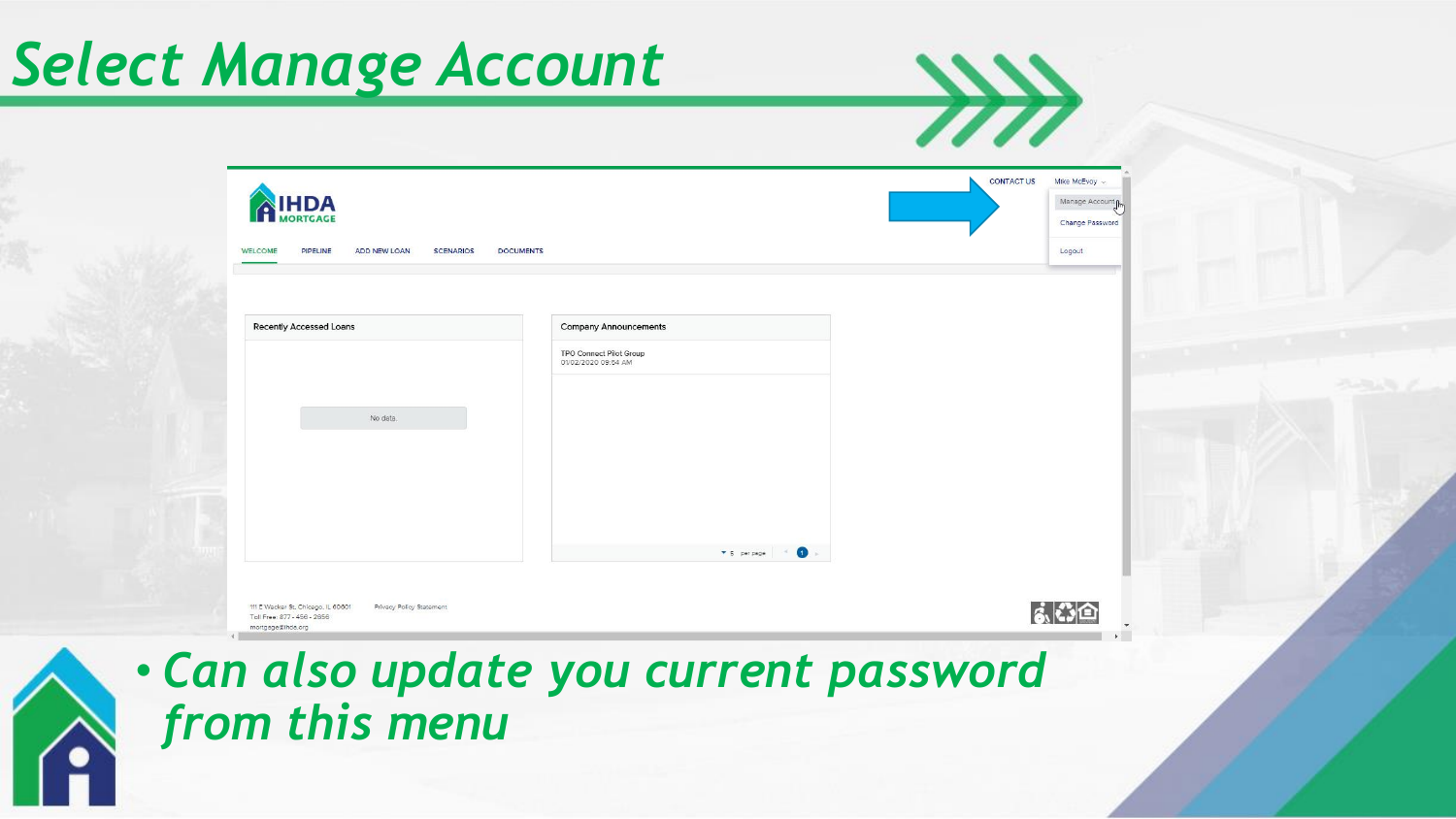#### *Select Company Accounts*

| <b>HDA</b>                                   |                                         |                     |                              | <b>CONTACT US</b> |
|----------------------------------------------|-----------------------------------------|---------------------|------------------------------|-------------------|
| <b>WELCOME</b><br>PIPELINE<br>Manage Account | <b>SCENARIOS</b><br><b>ADD NEW LOAN</b> | <b>DOCUMENTS</b>    |                              |                   |
| Personal Account                             | Company Account<br>$\frac{1}{2}$        |                     |                              |                   |
| My Information                               |                                         |                     | Edit Information             |                   |
| Email Address                                | mmcevoy@ihda.org                        | Branch DBA Name     |                              |                   |
| First Name                                   | Mike                                    | Company DBA Name    |                              |                   |
| Middle Name                                  |                                         | Address             | 111 E Wacker Dr, Ste 1000    |                   |
| Last Name                                    | McEvoy                                  | City                | Chicago                      |                   |
| Login Status                                 | Enabled                                 | State               | IL.                          |                   |
| <b>NMLS</b>                                  |                                         | Zip                 | 60601                        |                   |
| SSN                                          |                                         | Personas            | <b>TPO Manager</b>           |                   |
| <b>Business Phone</b>                        |                                         | Assigned AE         | <b>IHDA Mortgage Systems</b> |                   |
| <b>Business Fax</b>                          |                                         | Record Last Updated | 2/24/20 2:34:56              |                   |
| Cell Phone                                   |                                         |                     |                              |                   |
|                                              |                                         |                     |                              |                   |

 $\rightarrow\rightarrow$ 

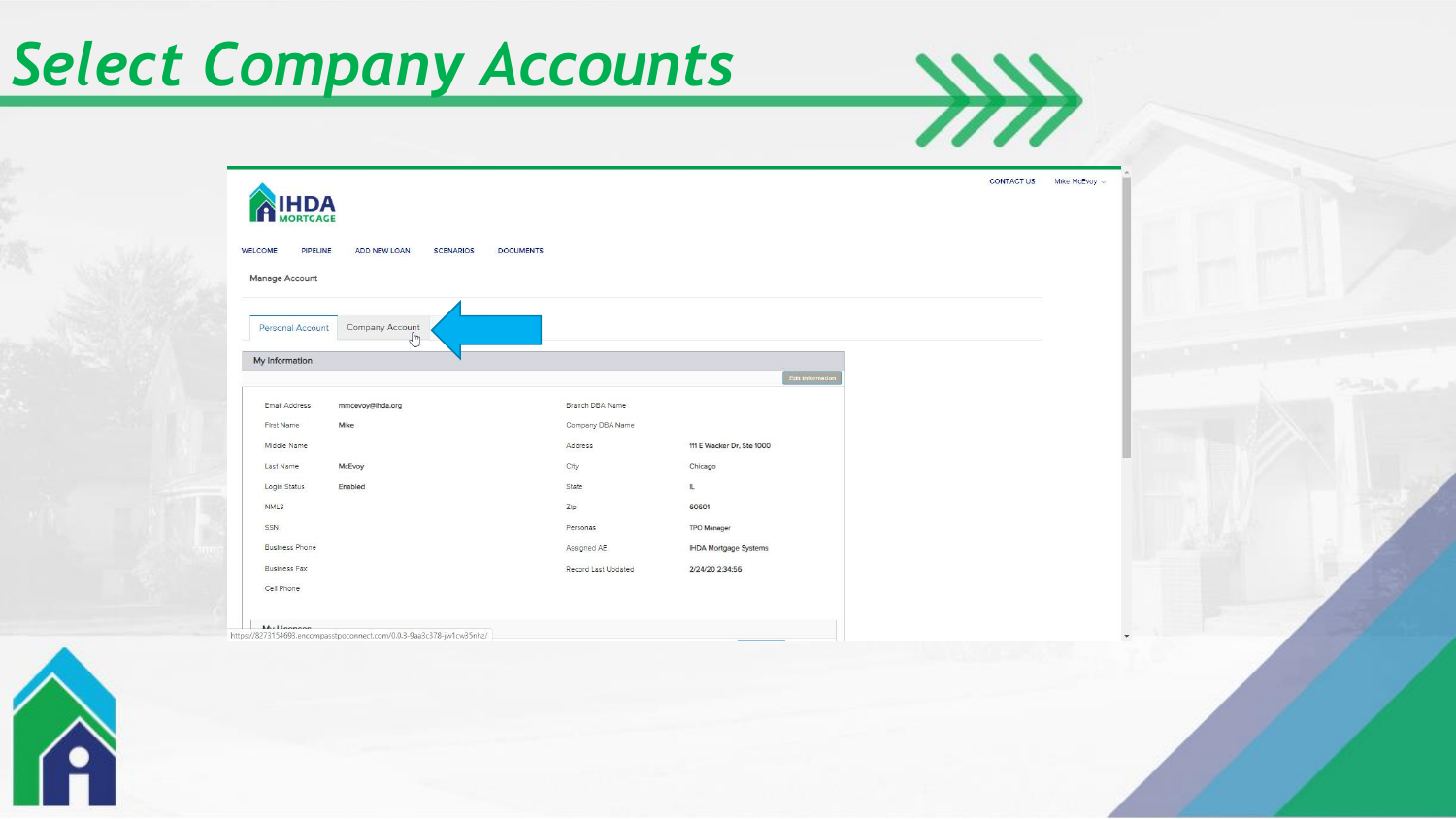# *Scroll down to Select Add Contact*

| AE Email Addresses      | IHDAMortgageSystems@ihda.org |                       |                     |              |                |                                     |               |
|-------------------------|------------------------------|-----------------------|---------------------|--------------|----------------|-------------------------------------|---------------|
| <b>Company Contacts</b> |                              |                       |                     |              |                |                                     |               |
| Last Name               | Address                      | <b>Business Phone</b> | Email               | Login Status | ersonas        | <b>Add Contact</b><br>$\frac{1}{6}$ | XII           |
| Nestlehut               | 111 E Wacker Dr.             |                       | knestlehut@Ihda.org | Enabled      | $\overline{2}$ | View                                | Delete        |
| Hannion                 | 111 E Wacker Dr.             |                       | shannlon@lhda.org   | Enabled      | $\overline{2}$ | View                                | <b>Delete</b> |
| Grimm                   | 111 E Wacker Dr.             |                       | tgrimm@ihda.org     | Enabled      | 1              | View                                | <b>Delete</b> |
| McEvoy                  | 111 E Wacker Dr.             |                       | mmcevoy@Ihda.org    | Enabled      | 1              | View                                | <b>Delete</b> |
|                         |                              |                       |                     |              |                |                                     |               |
|                         |                              |                       |                     |              |                |                                     |               |
|                         |                              |                       |                     |              |                |                                     | Φ             |
| <b>Company Licenses</b> |                              |                       |                     |              |                |                                     |               |
|                         |                              |                       |                     |              |                |                                     | ▼ 30 per page |

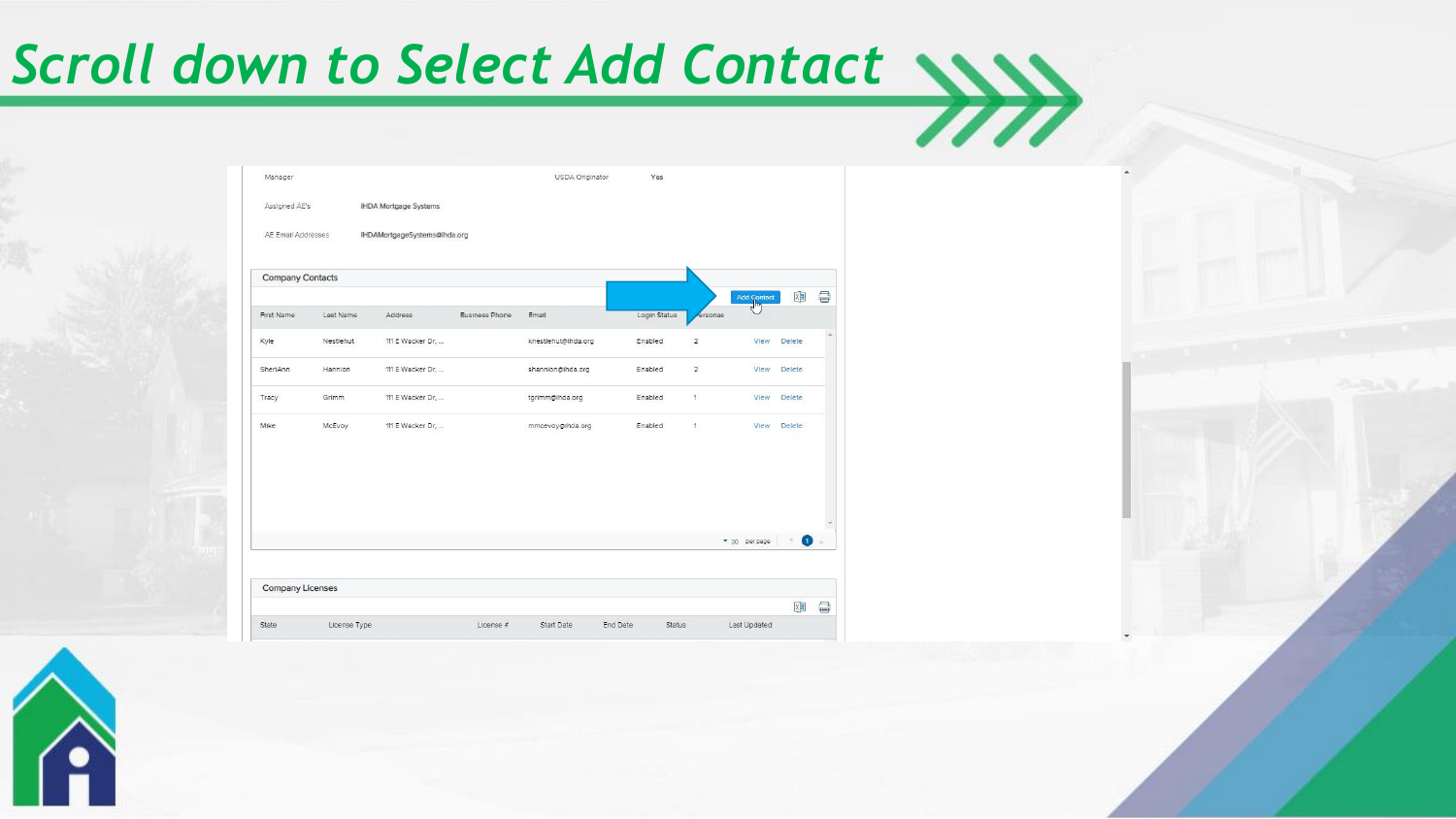#### *Add New User Information*

| Manager                 |              |                              |                      | <b>Create New Contact</b>           |                                                   |   |
|-------------------------|--------------|------------------------------|----------------------|-------------------------------------|---------------------------------------------------|---|
| Assigned AE's           |              | <b>IHDA Mortgage Systems</b> |                      | *Email Address                      |                                                   | ß |
| AE Email Addresses      |              | IHDAMortgageSystems@ihda.org |                      | * First Name                        |                                                   |   |
|                         |              |                              |                      | Middle Name                         |                                                   |   |
| <b>Company Contacts</b> |              |                              |                      | "Last Name                          |                                                   |   |
|                         |              |                              |                      | Login Status Enabled                |                                                   |   |
| First Name              | Last Name    | Address                      | <b>Business Phon</b> | NMLS ID                             |                                                   |   |
| Kyle                    | Nestlehut    | 111 E Wacker Dr.             |                      | Social Security #                   | ###.##.####<br>ø                                  |   |
|                         |              |                              |                      | * Organization                      | Choose                                            |   |
| SherlAnn                | Hannion      | 111 E Wacker Dr.             |                      |                                     | Use Company Address                               |   |
| Tracy                   | Grimm        | 111 E Wacker Dr.             |                      | Address                             |                                                   |   |
| Mike                    | McEvoy       | 111 E Wacker Dr,             |                      | City                                |                                                   |   |
|                         |              |                              |                      | *State                              | Select                                            | ۰ |
|                         |              |                              |                      | Zip                                 |                                                   |   |
|                         |              |                              |                      | <b>Business Phone</b>               | Ext.                                              |   |
|                         |              |                              |                      | <b>Business Fax</b>                 | Ext.                                              |   |
|                         |              |                              |                      | Cell Phone                          |                                                   |   |
|                         |              |                              |                      | * Personas                          | <b>Add Persona</b><br>View access to team's loans |   |
|                         |              |                              |                      |                                     | Edit team's loans                                 |   |
| <b>Company Licenses</b> |              |                              |                      |                                     | Assigned AE IHDA Mortgage Systems                 |   |
|                         |              |                              |                      | Record Last Updated 2/24/20 5:37:22 |                                                   |   |
| State                   | License Type |                              | License              |                                     |                                                   |   |

 $\gg$ 

#### *\* = Required Fields*

First Name

SheriAnn Tracy

*Blue Arrow: Choose to allow TPO user to View or Edit other team's loan files* 

*Green Arrow: Choose the User's Organization (corporate vs. individual branch)*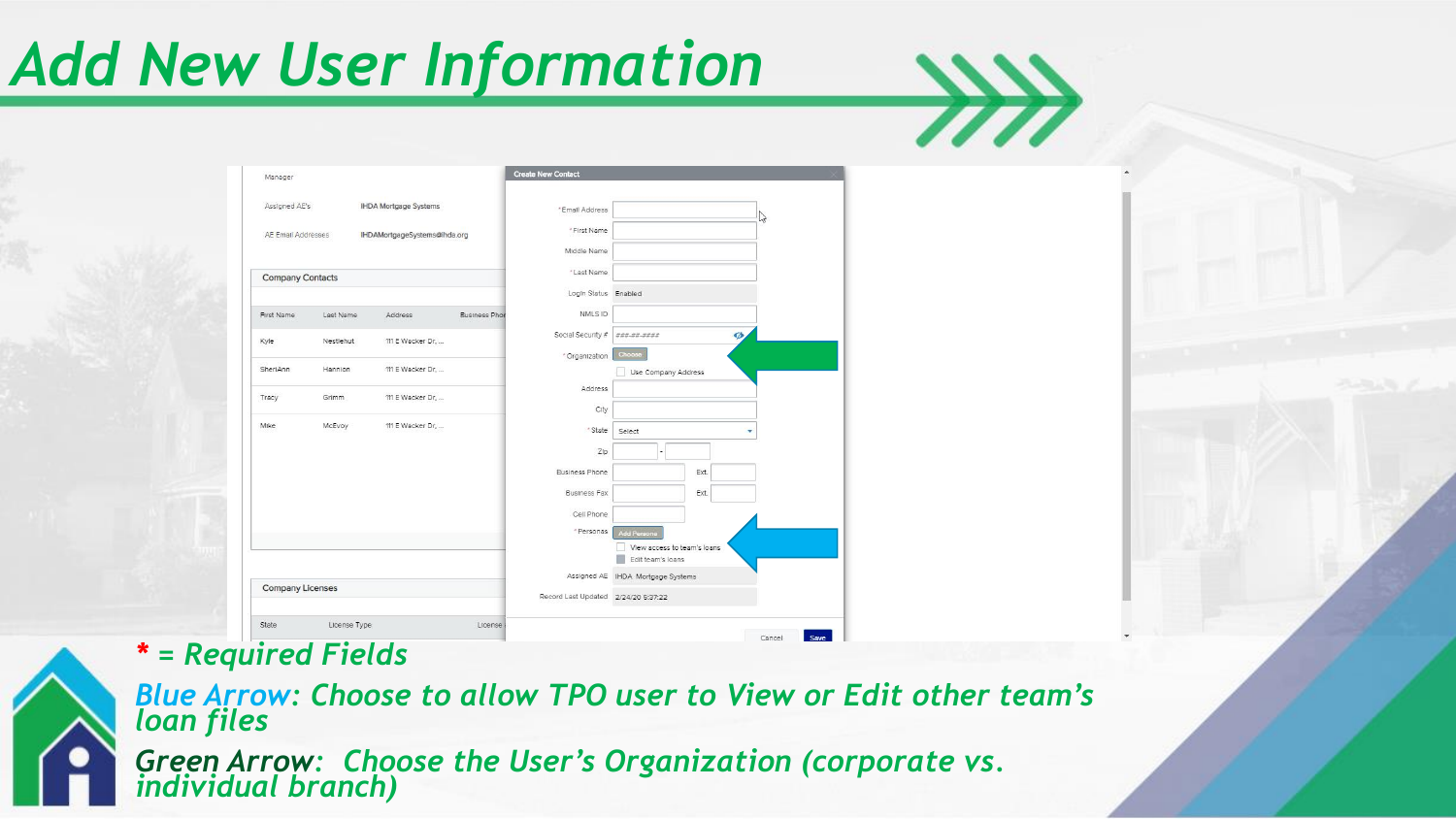#### *Select Organization*





 $\gg$ 

- *Within Contact Organization you will have multiple options:*
- *1) Just click 'Save' without selecting a branch, this will put the User in the Company Contacts (Blue Arrow: Current User Organization)*
- *2) Select a branch (ex: Chicago or Naperville)*
- *This choice will impact User Access Rights (see next Slide)*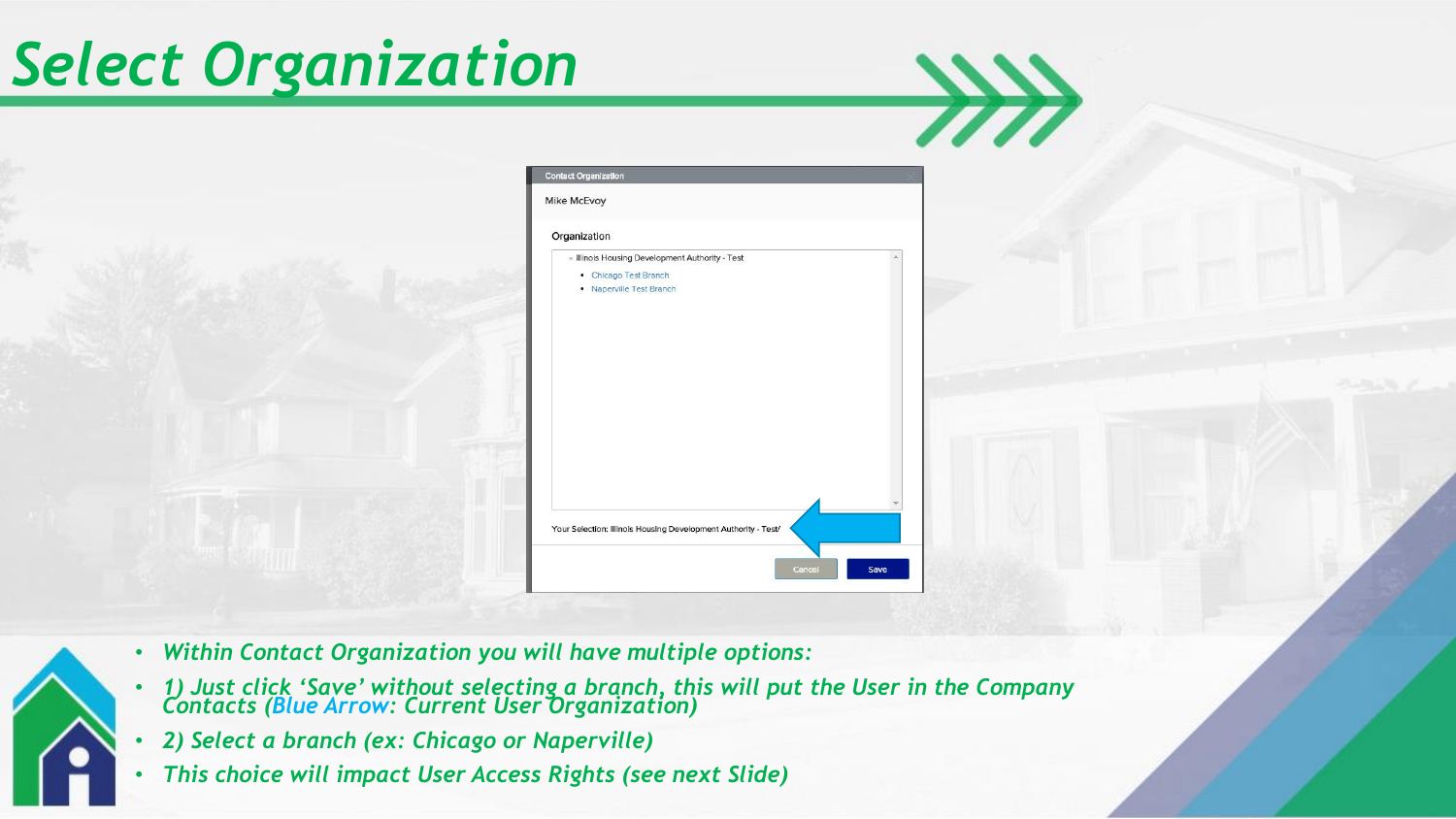#### *TPO Connect Access Rights*



- *TPO Connect Hierarchical Access rights*
	- *Company contacts (where TPO managers currently are) at the top level and then each branch (ex: Chicago or Naperville) is one level lower*
	- *Assuming The user is given View/Edit Access, they will able to see every loan created by a user in their current location and below in their Pipelines*
	- *A Loan created in Chicago By LO#1 can be View/Edited by TPO Manager#1 because he is located in Company Contacts, one step above Chicago*
	- *However, LO#2 who was assigned to Naperville cannot see the Loans of LO#1 in Chicago, as they are on the same level, but different branches.*
	- *Ultimately, any user that will need to View/Edit all Company loans must be located in Company Contacts level*

• *Access Rights can be edited after initial account creation by emailing: [Mortgage@IHDA.org](mailto:Mortgage@IHDA.org)*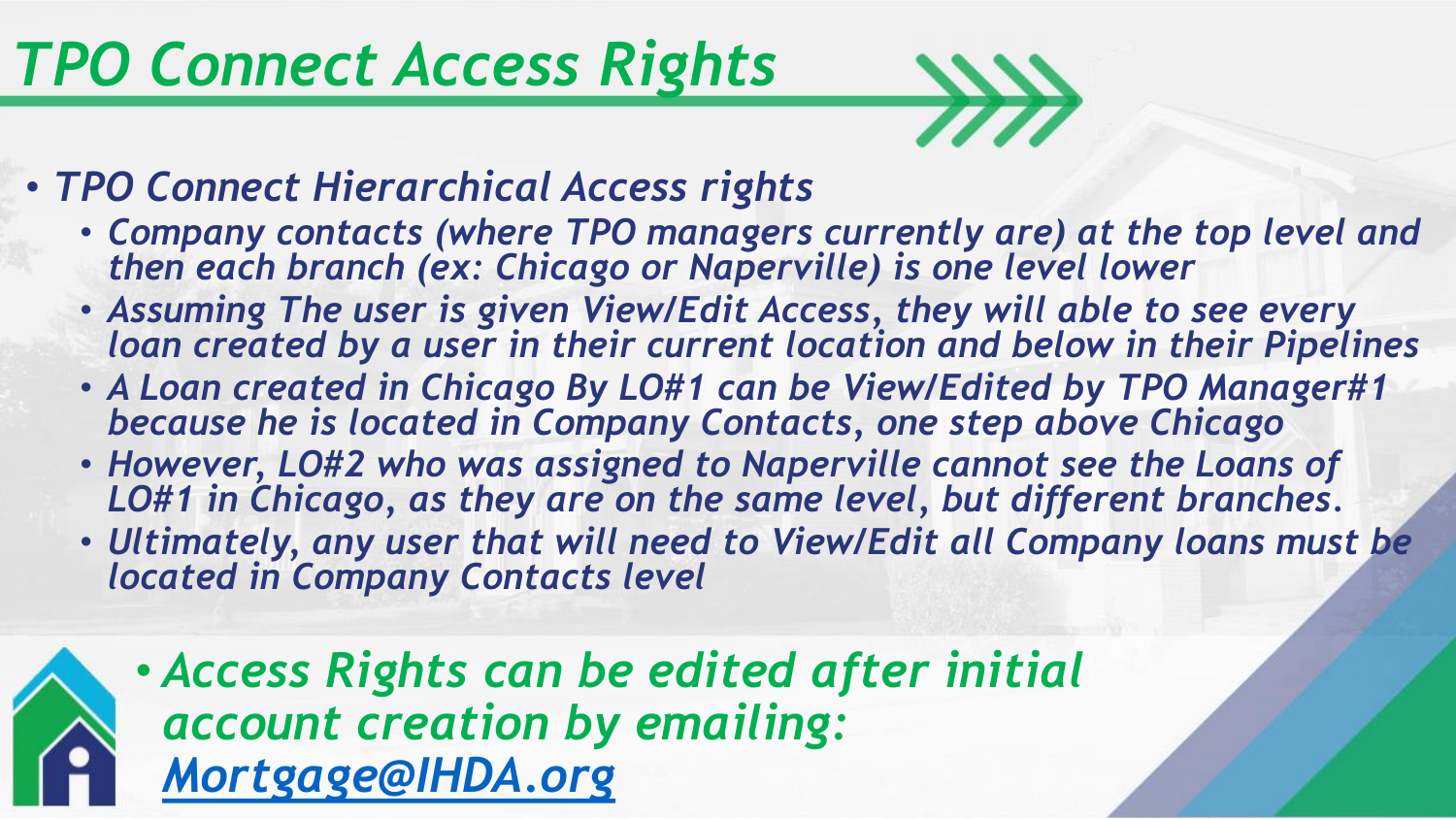#### *Add User Persona*



| <b>IHDA</b>                                                                  |                                       | <b>CONTACT US</b><br><b>Contact Persona</b><br>Mike McEvoy   | Mike McEvoy ~ |
|------------------------------------------------------------------------------|---------------------------------------|--------------------------------------------------------------|---------------|
| <b>WELCOME</b><br><b>PIPELINE</b><br><b>Manage Account</b>                   | <b>ADD NEW LOAN</b><br><b>SCENA</b>   | Personas<br>TPO Manager<br>TPO Processor<br>TPO Loan Officer |               |
| Personal Account<br><b>Back to Company Account</b><br><b>Contact Details</b> | <b>Company Account</b><br><b>Bran</b> |                                                              |               |
| <b>Email Address</b><br><b>First Name</b>                                    | mmcevoy@ihda.org<br>Mike              | Information                                                  |               |
| Middle Name<br>Last Name<br>Login Status                                     | McEvoy<br>Enabled                     | Cancel<br>Save                                               |               |
| <b>NMLS</b><br>SSN                                                           |                                       | Cancel<br>Save                                               |               |

- *TPO Manager has ability to create other users*
- *As of right now the TPO Loan Officer and TPO Processor are functionally the same, But as part of the pilot we are looking for feedback from our lenders if they would want a split/division in abilities or duties within the new portal*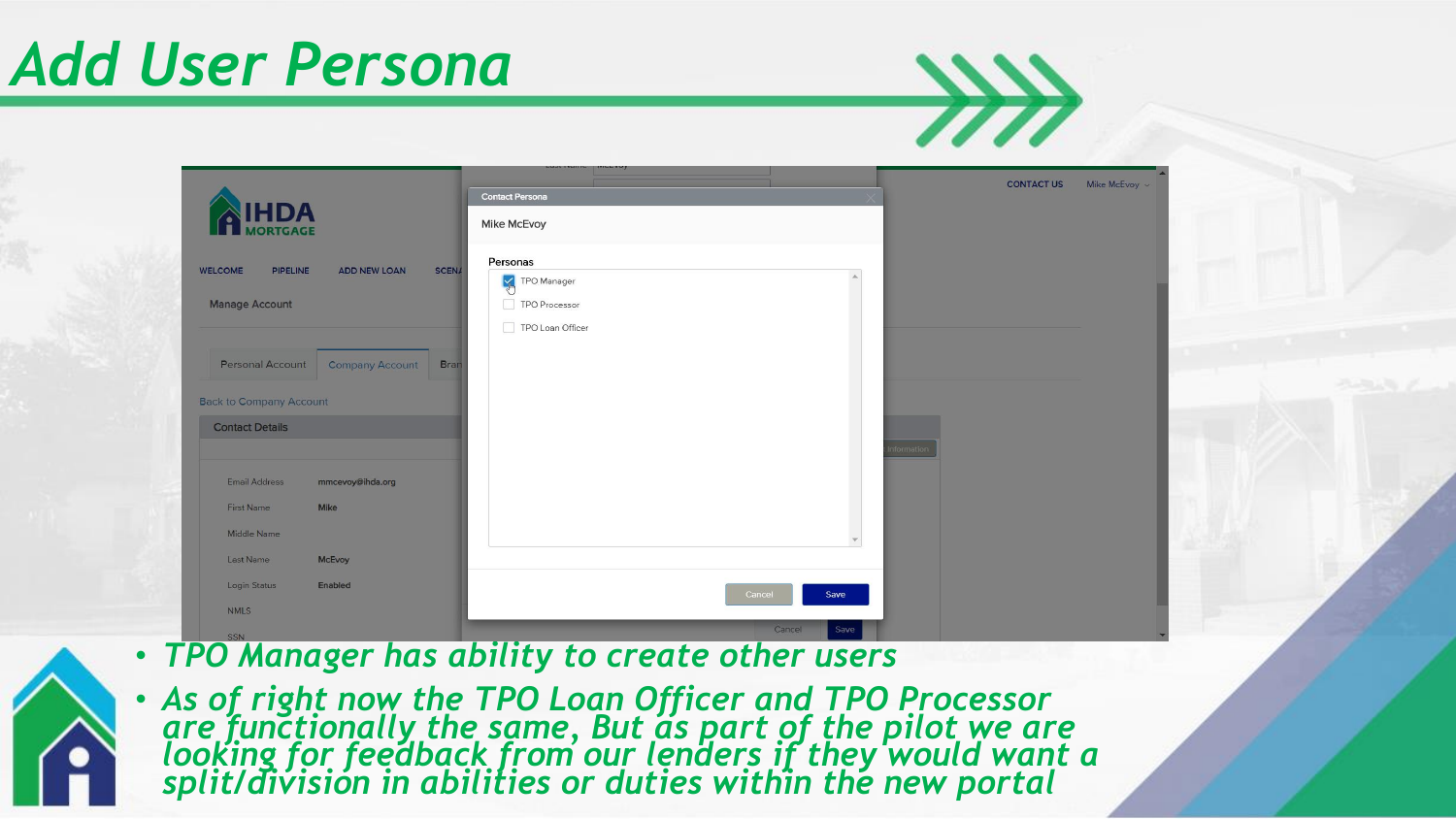#### *Click Save to Create User*

| Manager                 |              |                              |                      | Create New Contact                  |                                                  |           |                |
|-------------------------|--------------|------------------------------|----------------------|-------------------------------------|--------------------------------------------------|-----------|----------------|
| Assigned AE's           |              | <b>IHDA Mortgage Systems</b> |                      | * Email Address                     |                                                  |           | bу             |
| AE Email Addresses      |              | IHDAMortgageSystems@ihda.org |                      | * First Name                        |                                                  |           |                |
|                         |              |                              |                      | Middle Name                         |                                                  |           |                |
| <b>Company Contacts</b> |              |                              |                      | "Last Name                          |                                                  |           |                |
|                         |              |                              |                      | Login Status Enabled                |                                                  |           |                |
| First Name              | Last Name    | Address                      | <b>Business Phon</b> | NMLS ID                             |                                                  |           |                |
| Kyle                    | Nestlehut    | 111 E Wacker Dr.             |                      | Social Security #                   | ###.##.####                                      | $\bullet$ |                |
| SheriAnn                | Hannion      |                              |                      | * Organization                      | Choose                                           |           |                |
|                         |              | 111 E Wacker Dr.             |                      | Address                             | Use Company Address                              |           |                |
| Tracy                   | Grimm        | 111 E Wacker Dr.             |                      | City                                |                                                  |           |                |
| Mike                    | McEvoy       | 111 E Wacker Dr,             |                      | * State                             | Select                                           | ٠         |                |
|                         |              |                              |                      | Zip                                 |                                                  |           |                |
|                         |              |                              |                      | <b>Business Phone</b>               |                                                  | Ext.      |                |
|                         |              |                              |                      | Business Fax                        |                                                  | Ext.      |                |
|                         |              |                              |                      | Cell Phone                          |                                                  |           |                |
|                         |              |                              |                      | *Personas                           | Add Persona                                      |           |                |
|                         |              |                              |                      |                                     | View access to team's loans<br>Edit team's loans |           |                |
|                         |              |                              |                      |                                     | Assigned AE IHDA Mortgage Systems                |           |                |
| <b>Company Licenses</b> |              |                              |                      | Record Last Updated 2/24/20 5:37:22 |                                                  |           |                |
|                         |              |                              |                      |                                     |                                                  |           |                |
| State                   | License Type |                              | License              |                                     |                                                  |           | Save<br>Cancel |

 $\gg$ 

• *Email with User login credentials will be sent out from: "Ellie Mae, Inc. Password Assistance" <[noreply@elliemae.com](mailto:noreply@elliemae.com)>*